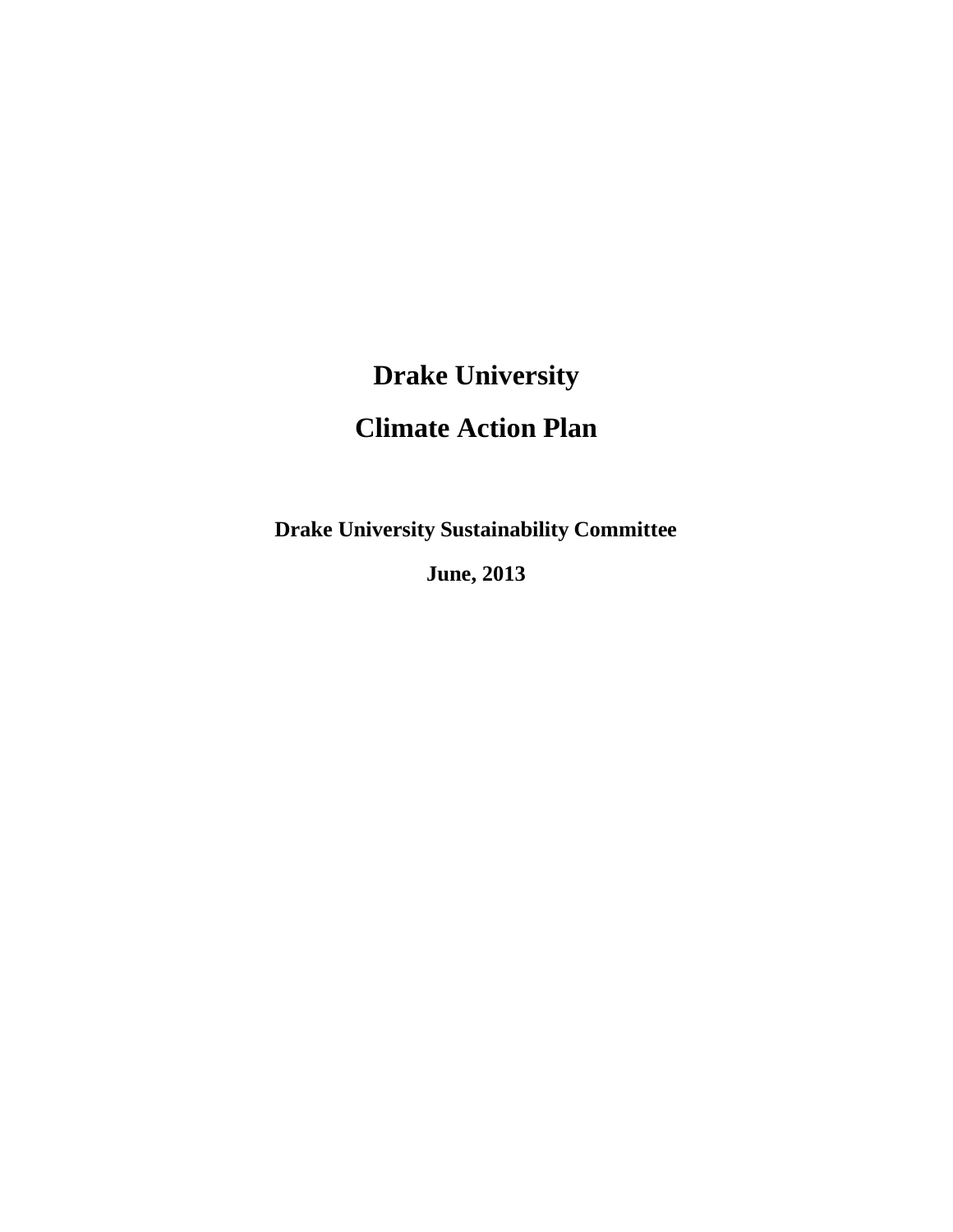Drake University Sustainability Committee Mission Statement: The mission of the Drake University Sustainability Committee is to foster socially, economically, and environmentally sustainable practices and culture among staff, faculty, and students at Drake. The committee will serve to make policy recommendations to the president and the university community and will assist with the implementation of those policies regarding ways for Drake to more fully to realize the goal of long-term sustainability.

# **Introduction**

President David Maxwell is one of the charter signers of the [American College and University President's](http://www.presidentsclimatecommitment.org/)  [Climate Commitment,](http://www.presidentsclimatecommitment.org/) a statement pledging action to help fight global warming through better conservation practices on campus. Inspired by our school colors of blue and white, we have named Drake's sustainability program "Blue is Green." Through the program, we work to minimize Drake's environmental impact in every way we can.

#### Greenhouse Gases

Pursuant to the President's Climate Commitment there are six relevant Greenhouse Gases that we monitor: carbon dioxide, methane, nitrous oxide, perfluorocarbons (PFCs), hydrofluorocarbons (HFCs), and sulfur hexafluoride  $(SF_6)$ . The amount of all of these gases emitted can be represented as the amount of carbon dioxide that would be required to produce an equivalent warming (called  $CO<sub>2</sub>e$ ) Due to its operations Drake has the ability to significantly reduce its impact on the first three gases – carbon dioxide, methane, and nitrous oxide. PFCs and HFCs are released as a result of operations of refrigeration, air conditioning, and fire suppression systems, and in some cases economic alternatives are currently unavailable. Sulfur hexafluoride is primarily released during the normal operations of large electrical equipment, and so Drake's emissions may come in the form of electricity purchasing. Because our emissions of the PFCs,  $HFCs$ , and  $SF<sub>6</sub>$  are small, our plan is to focus initially on the first three emissions where clear alternatives exist and we can have a large early impact. As technology improves and our emissions elsewhere are reduced, we will explore and implement reductions in the latter three.

#### Climate Action Plan Requirements

- 1. Target date for achieving climate neutrality as soon as possible.
- 2. Interim targets for goals and action that will lead to climate neutrality
- 3. Actions to make climate neutrality and sustainability a part of the curriculum and other educational experiences.
- 4. Actions to expand research or other efforts necessary to achieve climate neutrality
- 5. Mechanisms for tracking progress on goals and actions.

#### Responses to the Climate Action Plan

- 1. We have set an outside date to achieve climate neutrality by 2050. We have also established an interim target reduction of 20% GHG emissions for every 10 years or less.
- 2. We completed an initial Carbon Footprint in October of 2008. We have scheduled of second Carbon Footprint for May 2013 and are working toward scheduling GHG emissions reports and regularly maintaining an inventory.
- 3. We are in the process of establishing a mechanism to track and assess our progress on the Drake goals and actions.

#### Actions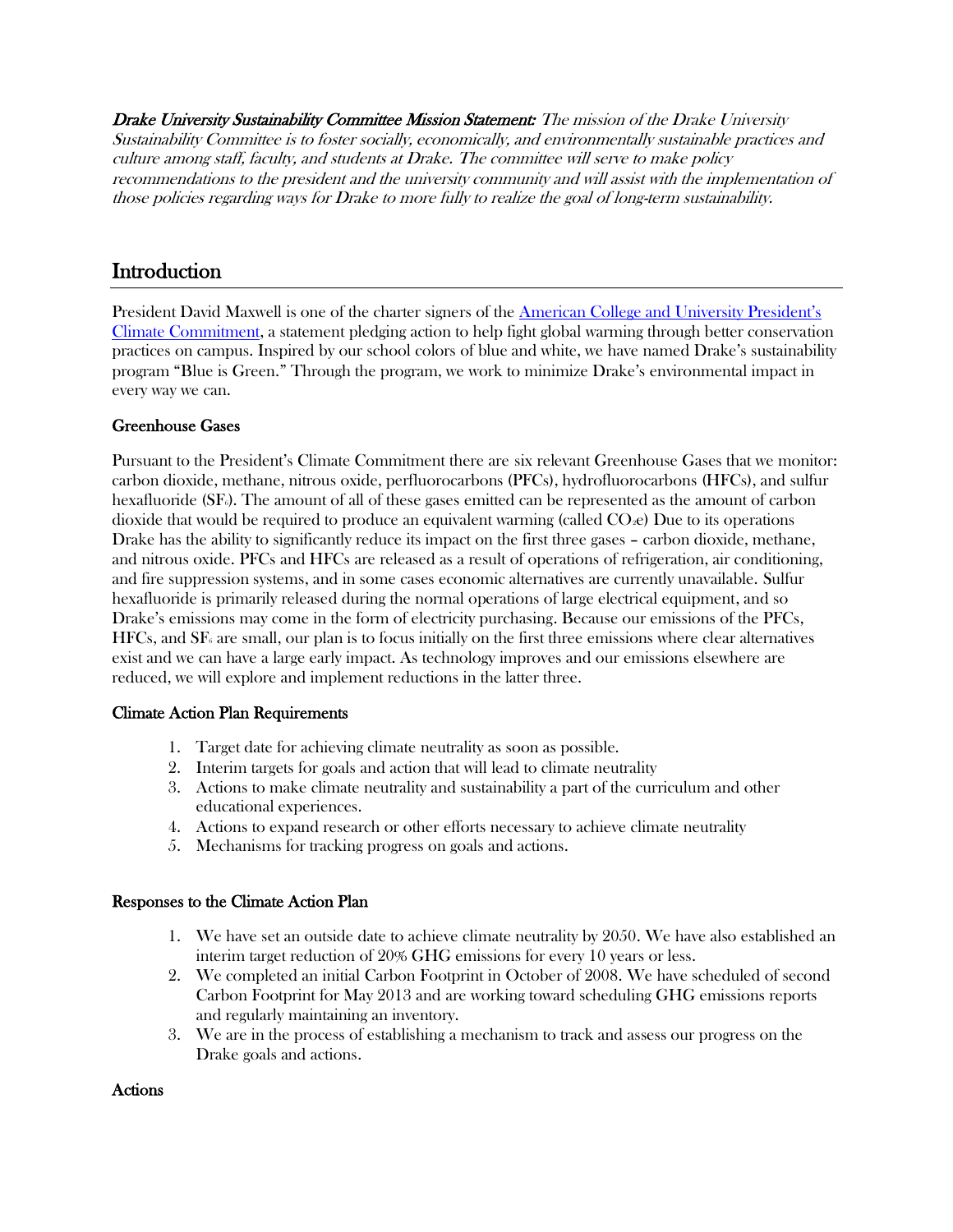The first Provisional Carbon Footprint was completed in October 2008. The temporal boundary included campus information from June 1, 2006 to May 31, 2007. The Footprint outcome of the inventory indicated that Drake University is directly responsible for  $16,419$  tonnes  $CO<sub>2</sub>e$  (5.21 tonnes per student), and indirectly responsible for an additional 3,245 tonnes from commuting and air travel, and 8,820 tonnes from food service. The Carbon Footprint included the purchase of electricity, natural gas, fleet and equipment operations, student, faculty and staff commuting, grounds keeping, and chemical usage. This number did not include special campus events.

Electricity consumption was the largest source of emissions, accounting for 47% of total emissions. Natural gas consumption was also a large source of emission, amounting to approximately 21% of the total (figure 1). Our transportation emissions resulted from student, faculty and staff commuting to and from Drake University, air travel, and fleet. Miscellaneous was related to solid waste decomposition, grounds keeping, and chemical usage.



# Carbon Dioxide Equivalent (CDE)

# Scope of Drake University Footprint by Greenhouse Gases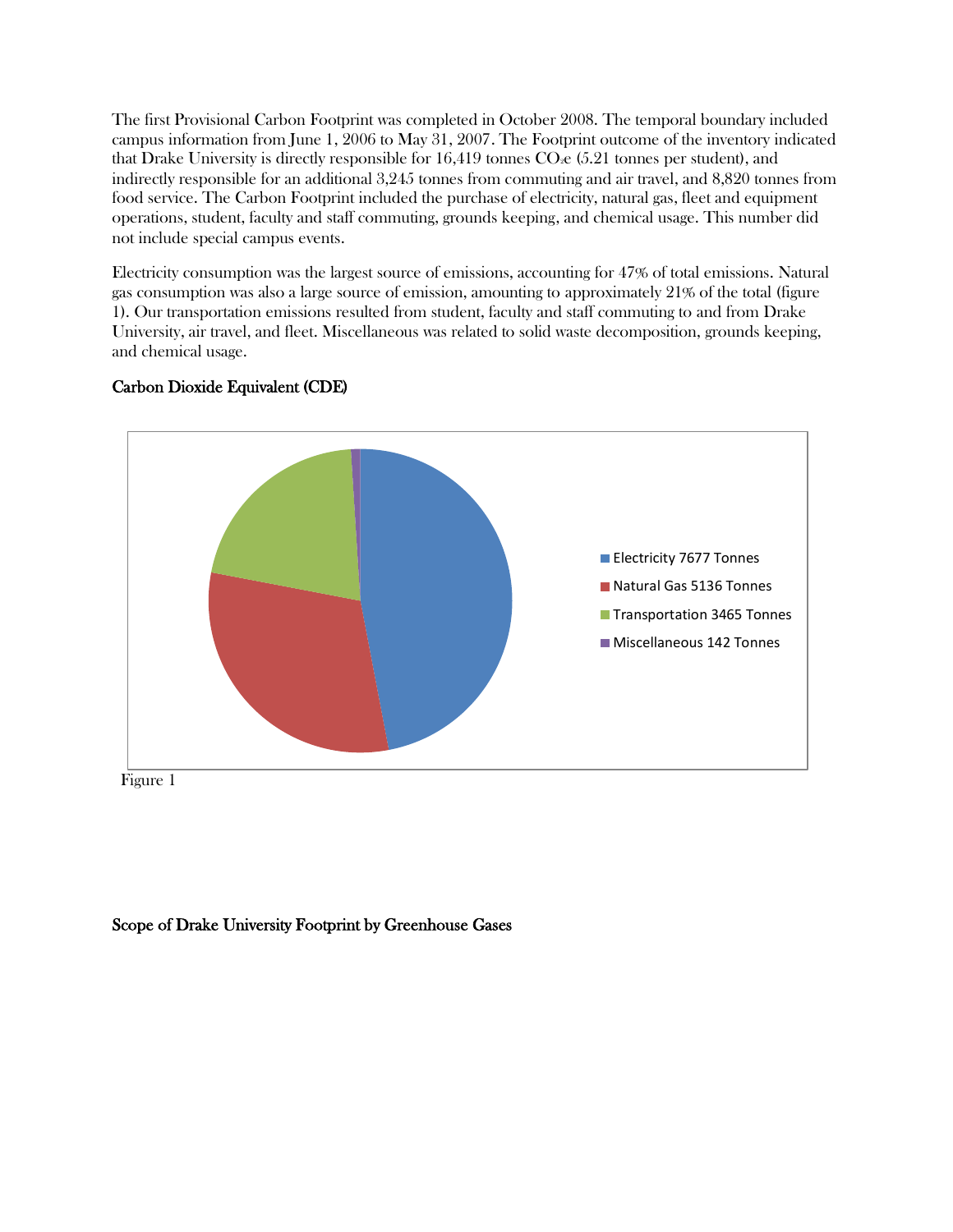

Figure 2

**Scope 1** Direct GHG Emissions - sources owned or controlled by Drake University to include consumptions of fuels, combustion of equipment, leakage of refrigerants and chemicals used in grounds department.

**Scope 2** Imported Emissions – from the purchase of power from sources not owned or controlled by Drake University to include the purchased of electricity, chilled water, and natural gas.

**Scope 3** Indirect Emissions – from the operational influence of Drake University, but not owned or controlled to include travel, commuting, events and lifestyle activities.

#### Recent consumption

As can be seen in Figures 3 and 4, natural gas and electricity usage fluctuate annually, but average just under 90,000 MMBTUs for natural gas, and just under 20,000,000 kWh for electricity. While there may be a slight downward trend in both categories, we expect that trend to become more pronounced as we implement this climate action plan.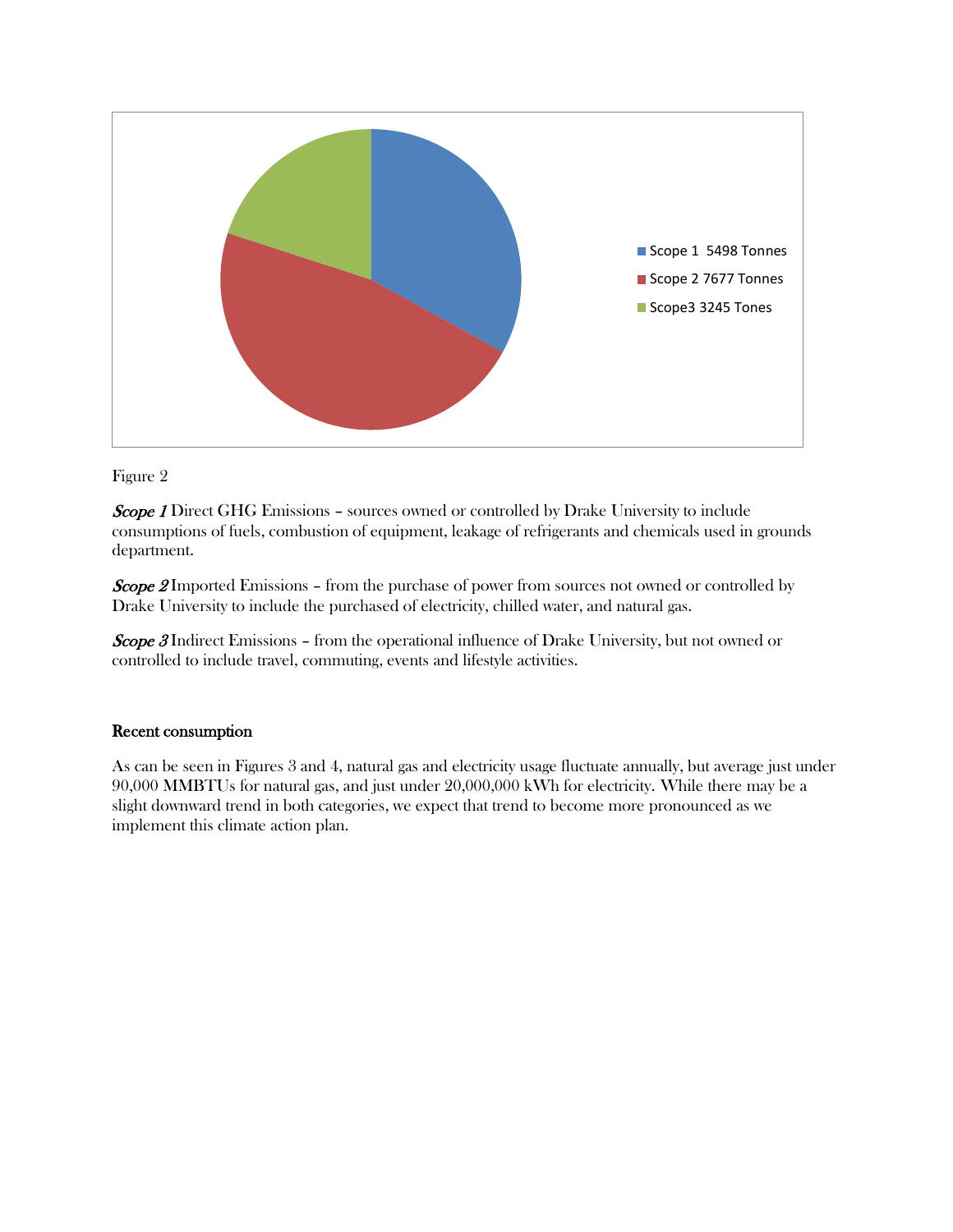

Figure 3. Natural gas usage from 2007-2013.



Figure 4. Electricity usage from 2007-2013.

# Essential Steps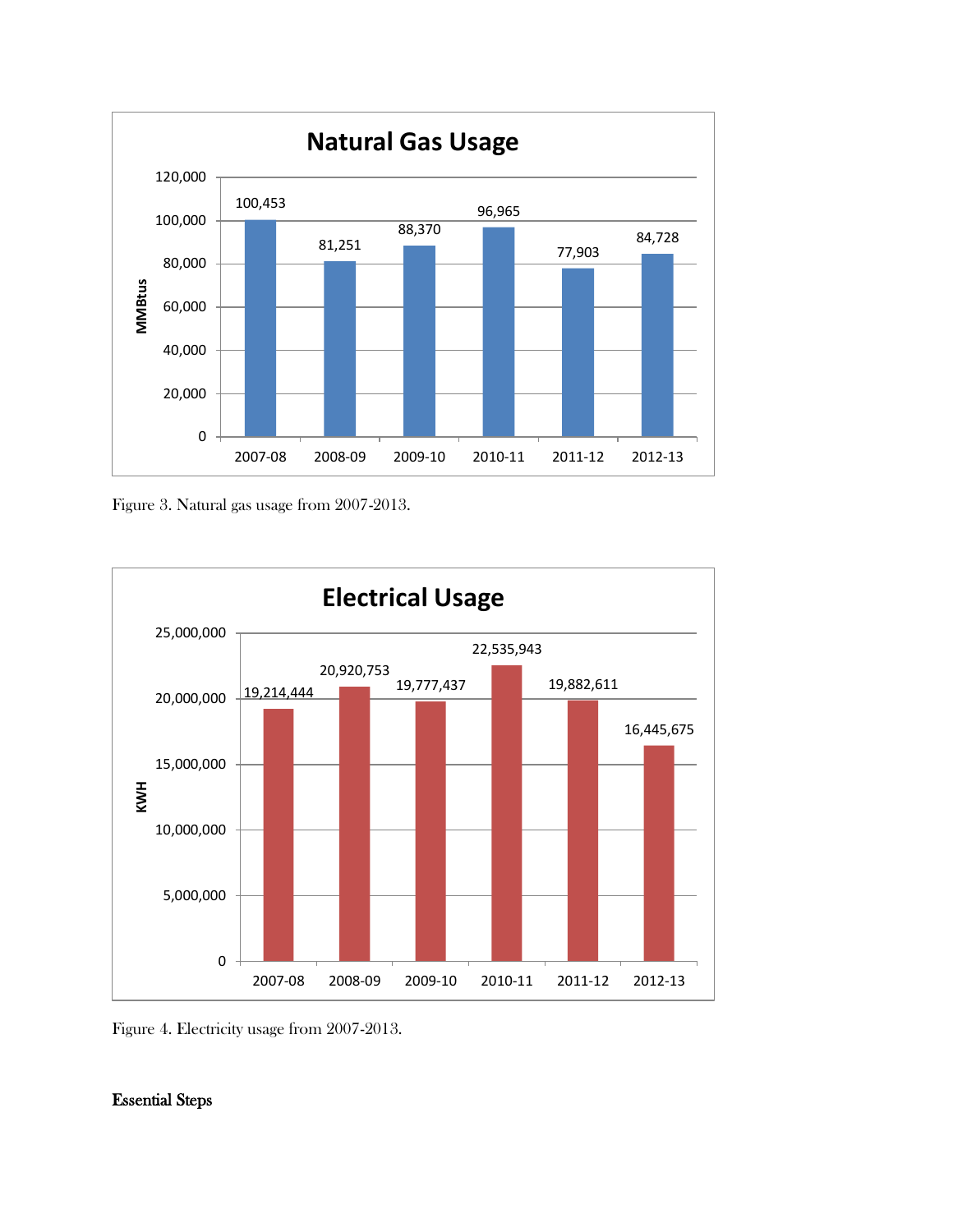- 1. Measure Emission report climate impact.
- 2. Reduce Emissions start with largest emission sources.
	- a. Commitment. Includes leadership, resources, training, creative efforts, promote change, fire up enthusiasm of stakeholders, reward savings, and marketing.
	- b. Plan. Create a plan for energy efficiency, carbon reduction, establish goals, indicators and metrics to gauge progress and share with university stakeholders.
	- c. Do the Doable. Take immediate low and no-cost actions turn off the lights, lower the thermostats, use shades, clean filters, clean boiler tubes, car-pool, walk, ride the bus, and change lighting habits, lamps and fixtures.
	- d. Energy Procurement. Utilize strategic energy purchasing to reduce cost.
	- e. Audit campus and building energy performance, use Mid-American energy to help the University identify, quantify, perform cost-benefit analysis, to prioritize all potential energy management and carbon improvements.
	- f. Funding. Tap into federal, state, utility and private funding sources to focus on carbon reduction.
	- g. Projects. Carbon reduction projects are highest priority.
	- h. Manage. Track, report, and review emissions and carbon reduction projects on routine bases.
- 3. **Replace Emissions** may either purchase renewable energy or develop onsite renewable energy generation.
- 4. Neutralize Emissions by purchasing offsets, sequestration habitat, or other neutralization techniques.

Drake University continues to push toward becoming a zero emission campus. Drake University has been committed to energy efficiencies since the early 1990's. The increase in energy efficiency of all electrical and mechanical equipment will continue to reduce our carbon emissions. Drake has made conservation a top priority on the path to carbon-neutrality. We continue to find other ways to manage energy more effectively and efficiently.

Projects completed before 2009: installation of motion sensors in all academic and administrative buildings, vending machine misers to reduce energy costs, use of compact fluorescent bulbs, purchase of energy star appliances, steam line replacement, expansion of Forest Ave Heating plant, decommissioning of Fine Arts Heating plant, and replacement of boilers with more energy efficient models.

**Projects completed since 2009:** Replacement of 28<sup>th</sup> Street with at-grade, permeable walkway; replacement of water cooled equipment on campus at the Fieldhouse; LEED-certified renovation of Hubbell Dining Hall; expansion of community garden south of campus. Drake is particularly proud of our implementation of the first major commercial single-stream recycling effort in Des Moines. Single-stream recycling improves compliance rates and total waste diversion because people are not required to sort materials.

# **Buildings**

According to our 2008 carbon footprint estimate, lighting, heating, and cooling of buildings at Drake is the source of the majority of emissions on campus. Heating fuel consumption fluctuates significantly from year to year, but in 2007 natural gas accounted for 31% of Drake's carbon footprint. Electricity consumption is generally more stable, and electricity use was roughly 47% of the total footprint. Much of the electricity footprint went to support building systems, though some was used in outdoor lighting, grounds maintenance, and other needs.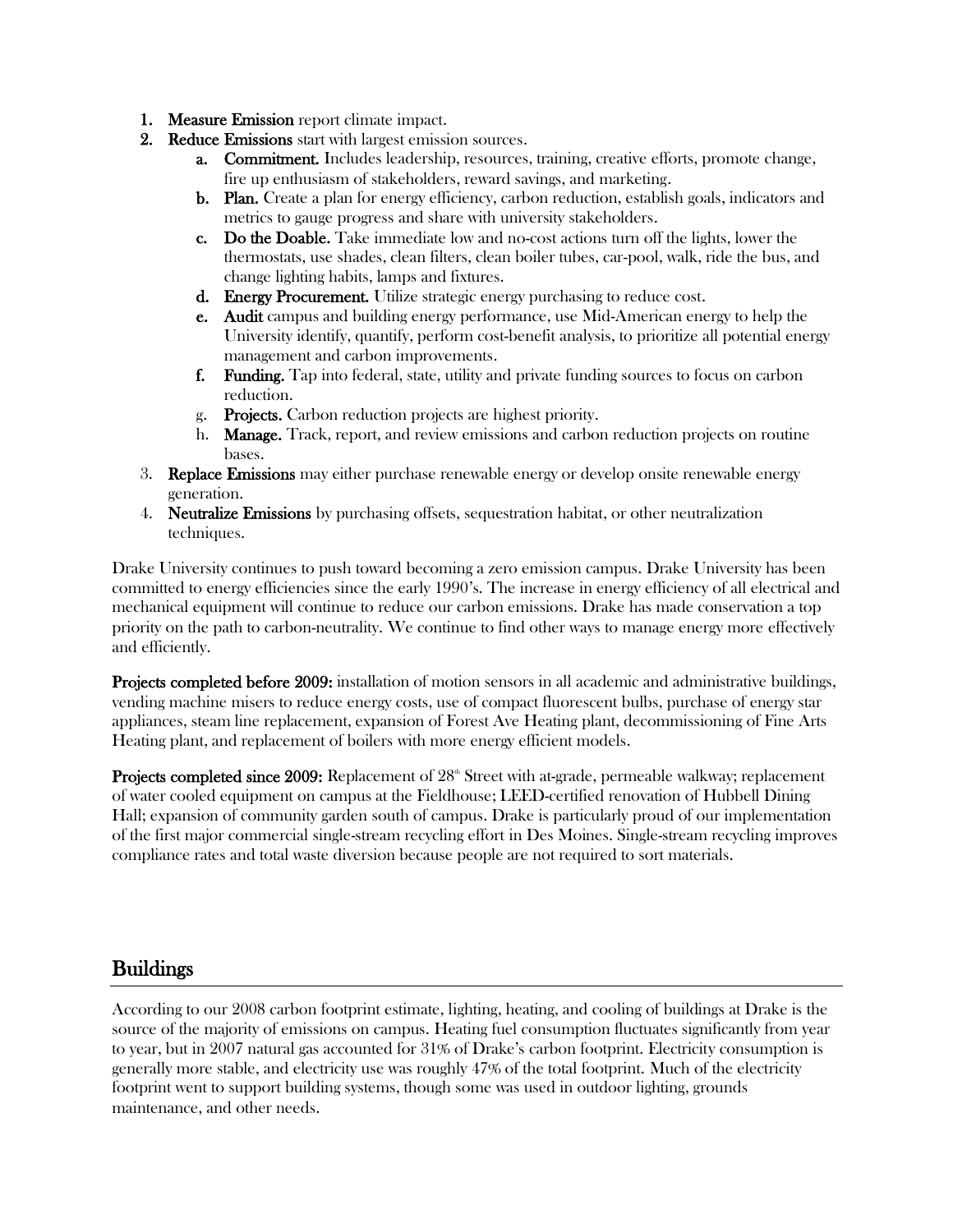# Current Efforts

- All office buildings utilize motions sensors to turn off unnecessary lights and vending machines.
- Temperature tolerances in Drake buildings have been changed where possible to allow for warmer summer temperatures indoors, and cooler indoor temperatures in the winter.
- Drake recently renovated our dining hall to LEED standards.
- All incandescent lighting on campus has been replaced with compact fluorescents or other options.

#### Future Efforts

- All new construction on campus will be LEED certified at the Silver level or above. Renovation projects will also meet LEED standards wherever possible.
- Drake will improve monitoring of energy consumption through increased metering to allow us to more accurately target potential improvements as well as catch possible system problems.
- Drake will use this information to reduce our  $CO<sub>2</sub>e$  emissions from building systems by 20% per decade if possible.
- If it is not possible to reduce emissions directly, Drake will purchase offsets for the remainder of our commitment.

# **Electricity**

Drake purchases almost all of its electricity from MidAmerican Energy, although an incidental amount is produced by portable solar generators maintained by the Student Services office. According to their website, at the end of 2011, 47% of production was fueled by coal, 26% by wind, 20% by natural gas and oil, and 7% by nuclear or other sources. However, two recent events are likely to dramatically reduce the carbon footprint of Drake's electricity consumption.

# Energy fractions changing

MidAmerican Energy recently settled a legal case with the Sierra Club and agreed to retire five of its coal plants in Iowa by 2016. These plants will either close or be converted to natural gas. The other two plants will be retrofitted with baghouses to reduce particulate emissions, though they will continue to burn coal. This will have an important impact on GHG emissions because coal is the least efficient fuel source used by MidAmerican from the perspective of kWh/CO<sub>2</sub>e, so any reduction in the coal fraction will lead to an overall improvement in Drake's carbon footprint.

Also, MidAmerican Energy announced in May of 2013 that they would increase the fraction of energy generated from wind from 26% to 40% of generating capacity. If that change alone were applied to our current carbon footprint, it would reduce Drake's total CO<sub>2</sub>e emissions by 9%.

# Energy Purchasing

The latter point brings up an issue because MidAmerican sells some of the green energy credits that it produces via wind generation to other utilities that are looking for green energy. Thus, it is not correct to assume that just because MidAmerican produces 26% of its energy from wind that Drake's electricity footprint reflects this fraction. However, it does mean that the potential exists in our electricity purchase agreements to specify a high level of renewable energy, and Drake is committed to that path.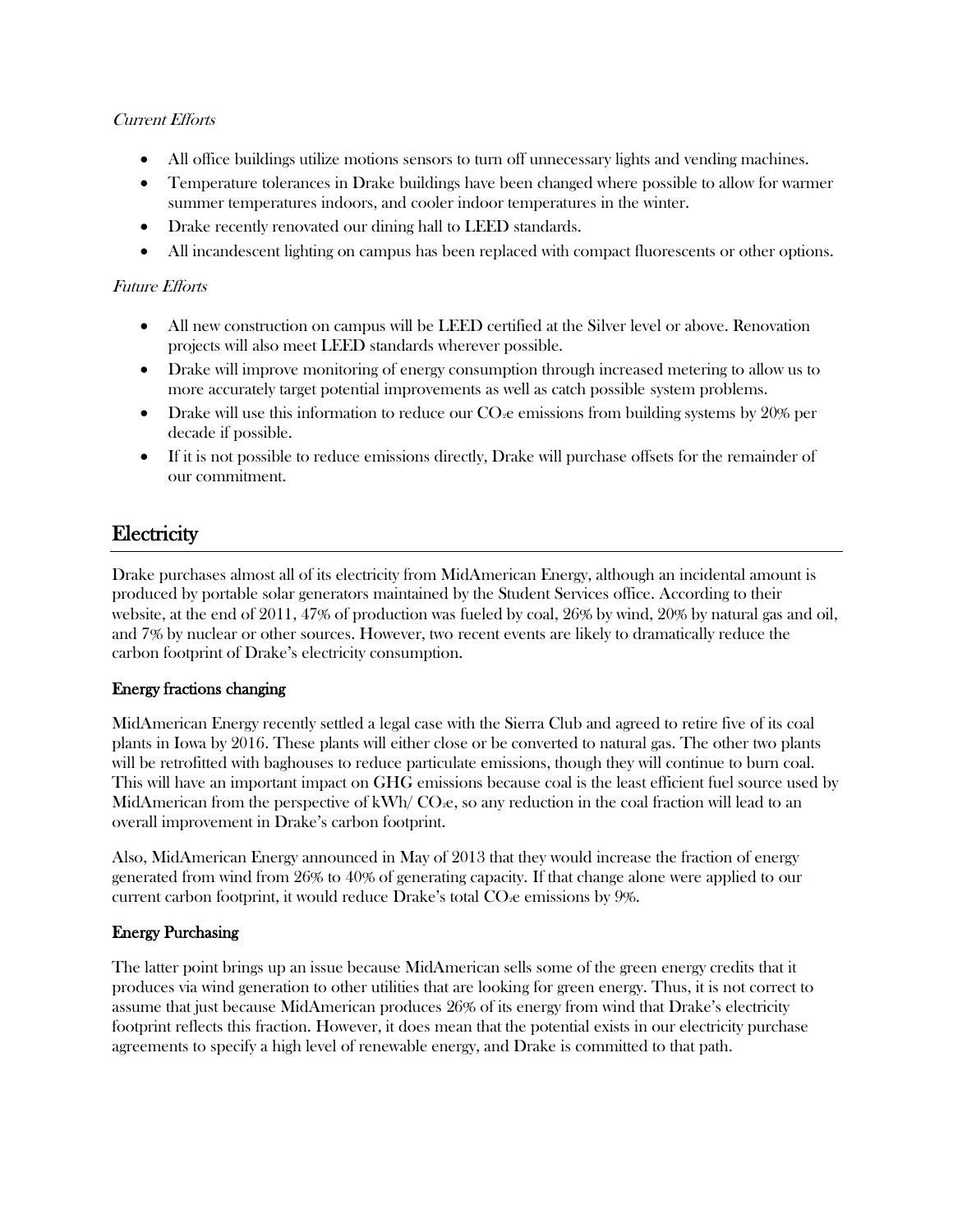# Transportation

According to our 2008 carbon footprint estimate, transportation is responsible for 21% of Drake's emissions. 73% of these emissions (15% of total) are from commuting to and from campus, 18% (3.8% of total) are from university-sponsored air travel, with the remaining 9% (1.9% of total) from university-owned vehicles and equipment.

# **Commuting**

Most of Drake's transportation emissions are from commuting to and from campus. These are Scope 3 emissions (indirect), and Drake is unlikely to be able to cut these emissions to zero without significant changes at the societal level that would drive individuals to choose carbon-free transportation options. We will not assume here that those changes are made, and so our Scope 3 emission targets will be short of net zero.

That said, our strategy with commuting will be to facilitate low-emission choices, with the goal of tipping the balance towards reduced impact from the Drake community. True zero-emission commuting would require either:

- 1) Members of the community live close enough to not require a motor vehicle to get to work. Because Iowa winters and road conditions make year-round bicycle commuting difficult, this probably requires that people live within a 5 to 10-minute walk from their offices or classrooms. In the Drake area, that means a radius of about five blocks from campus.
- 2) Those who aren't able to walk would need to use zero-emission vehicles, which probably means electric vehicles powered by an electrical grid based on solar, wind, and other non-fossil energies.

Lower-emission commuting could involve:

- 1) Seasonal or occasional biking or walking instead of driving.
- 2) Car pooling, which is especially important for distant commuters.
- 3) The use of public transportation.
- 4) The use of telecommuting for some activities.

To understand opportunities in reducing commuting via ride-share programs, Table 1 summarizes the driving distance of Drake faculty and staff (notice that driving distances are not evenly scaled). Assuming that full-time faculty and staff represent the bulk of commuting at Drake (they have the highest numbers, and many of the part-time faculty/staff come to campus one or fewer days per week), we will focus our analysis on them. Assuming that distance driven does not affect mileage (not a terrible assumption because Drake is very close to an exit for Interstate 235, so even nearby commuters are likely to use the highway), about half of the emissions from Drake faculty and staff come from those living 20 miles away or more (51% for faculty, 47% for staff), a distance at which the extra time required to pick up another rider becomes small (less than about 15%) relative to total trip time. Looking at this group of potential ridesharers, 73% of

Table 1.

| Distance (miles)       | J- 1 | l – D | 6-10 | $1-20$ | 21-30 | 31-40 | 40+ | Average |
|------------------------|------|-------|------|--------|-------|-------|-----|---------|
| Full-time Faculty      | ۲.5  | ΩŽ    |      |        |       |       |     | 9.0     |
| Part-time Faculty      | 59   | 49    | 79ء  | 61     | 19    |       | 30  | 15.1    |
| <b>Full-time Staff</b> | 83   | 24    | 207  | 95     | 29    | 9     | 21  | 10.5    |
| Part-time Staff        |      |       |      |        |       |       |     | 23.1    |
| Temporary Staff        |      | 50    | 94   | 46     | 90    |       |     | 15.0    |

#### Drake Faculty/Staff Driving Distances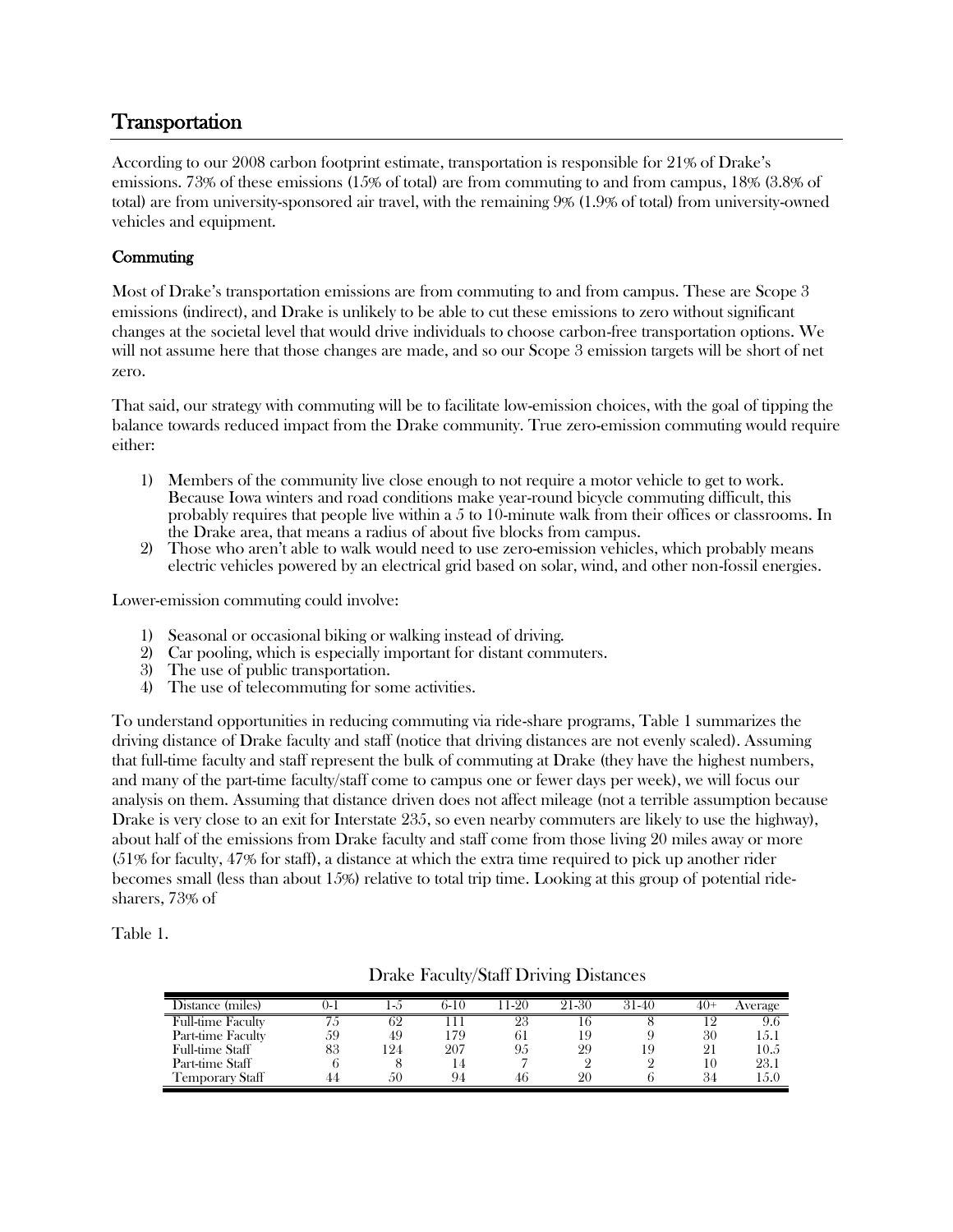non-student commuters live within a few miles of at least one other non-student commuter. If we assume that a successful ride-share program resulted in the group of commuters living at least 20 miles away and within the same town as another Drake commuter, it would reduce emissions 20% without any technology conversion.

Student commuting distances are more variable than faculty/staff, and it is more difficult to estimate potential reductions. Students may be more price-sensitive than faculty/staff, and thus predisposed to ride sharing if networking is simplified and there are some financial incentives. Moreover, adding students to the mix is likely to increase opportunities for faculty and staff to find rideshares. On the other hand, their schedules also vary more, and so students may be reluctant to commit to a ride share. For our purposes, we will assume a 20% reduction from students as well from a ride-sharing program.

#### Current Efforts

- In 2008, Drake University partnered with Des Moines Area Rapid Transit (DART) to provide free bus passes to all Drake students and employees. The program is beneficial for the Drake community, but also provides a source of guaranteed revenue for DART. The Des Moines area is small enough that programs such as this can help DART to remain fiscally and politically viable, leading perhaps to a greater impact than a simple estimate of ridership miles would suggest.
- Drake, in partnership with Wells Fargo Bank and Iowa Realty, has an incentive program to encourage faculty and staff who are buying homes to do so in Drake's immediate neighborhood. When employees live nearby, commuting is reduced.
- In 2007 two new student residence halls were constructed at Drake. This created rooms for 494 students within easy walking distance of classes, thus reducing student commuting. The halls are also both within a block of a DART stop, so trips away from campus do not require a vehicle.
- Drake charges \$160 per year for day parking and \$250 for overnight parking stickers. This is a significant amount in Des Moines, and may discourage some from commuting via private car.
- Drake has installed bicycle racks throughout campus to encourage bicycle commuting during months when that is feasible and safe.

#### Future efforts

To encourage the transition to zero-emission commuting choices:

- Drake will provide a fixed number of free parking places for low-emission vehicles. The definition of low-emission will be subject to evolution, such that during initial implementation any vehicle which has an EPA-estimated city mileage of 45 mpg or greater will be included, but higher-mileage vehicles will have priority over lower-mileage vehicles, and electric vehicles will have priority over both. While it is true that electric vehicles might currently be responsible for a similar level of emissions as a low-emission fossil-based vehicle, electricity will be given priority as it helps to create the infrastructure necessary for a zero-emission economy.
- Drake will provide vehicle charging stations in designated parking places, with four for commuters and two for visitors.
- Drake will survey faculty to determine ways to encourage telecommuting when possible.
- Drake will work to continually improve the incentive program for faculty and staff living in the Drake neighborhood.
- Drake will explore ways to work with the Drake Neighborhood Association and others to improve the attractiveness of living in the Drake area.

We will assume a reduction in emissions of 5% by 2017 from the implementation of these changes, growing to 10% by 2022 due to the cumulative effects. We consider this a reasonable estimate, given that the single most distant faculty member is responsible for an estimated 3% of total faculty emissions currently. It is quite possible that the installation of a charging station would make commuting via an electric car possible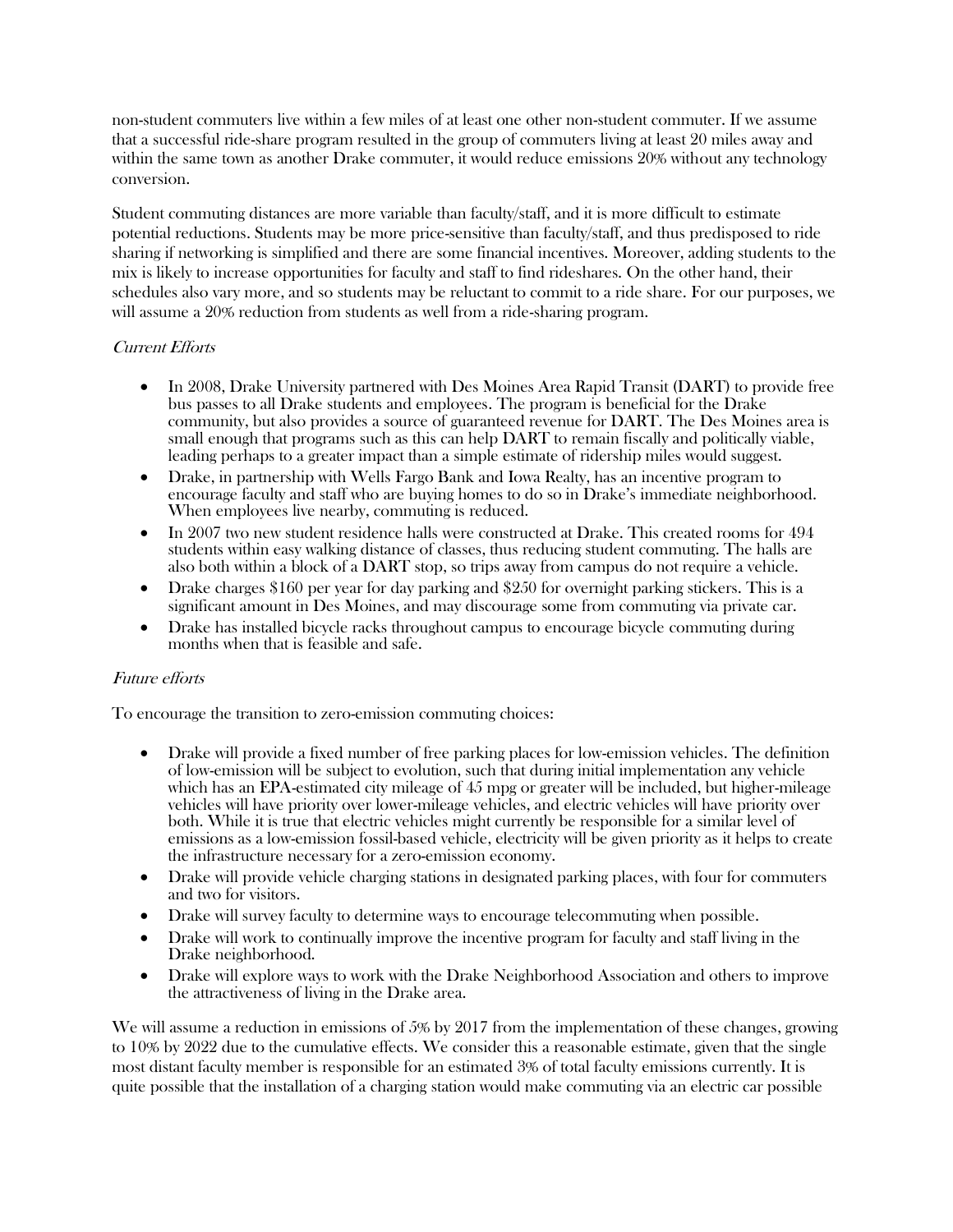for some of the seven full-time faculty/staff commuters living 100 miles away or more, while that might have been beyond the range without the stations, and might make it more attractive for others.

In order to reduce the emissions from gasoline vehicles used in commuting, Drake will:

- Implement a ride-sharing program.
- Implement a short-term bicycle rental program
- Work with a local nonprofit organization to bring carsharing to Des Moines, and work to make it available to Drake students.
- Advocate for expansion of the local bus route to Bus Rapid Transit, which should encourage more public transportation use among members of the Drake community.

The ride-sharing program will involve a web portal designed to reduce the effort required to find other's interested in co-commuting. We expect that simply sharing this information will increase car pooling even without a significant incentive program. However, we will also provide free parking permits (a \$160 annual value) to one member of any car pooling group living 15 miles or more away. Only one member of the group will be allowed to purchase a parking permit. As discussed earlier, this program is expected to reduce commuting emissions by 20% within five years (2018), but not grow significantly after that.

The bicycle rental and carsharing programs would likely significantly reduce student commuting emissions because they would reduce the need for students to bring a car to campus. Many trips that students currently make in personal automobiles could easily be combined or eliminated, but there is little incentive to do so if a car is readily available. If students do not have a car, then they might be much more likely to use a personal or public bicycle, or learn to use mass transit, to avoid the small inconvenience and price of using a carshare when there are other options. Studies have shown that the first trip on a bus is the most difficult, and so on average each student we introduce to DART is likely to use the service multiple times while at Drake. We expect this effort to reduce student commuting emissions by 20% by 2020, resulting in an overall commuting emission reduction of 10%.

Total Scope 3 emission reductions by 2022: 40%. We will continue to explore options to reduce emissions even more, with a goal of 50% emission reductions in the commuting category by 2030.

# University-Sponsored Air Travel

Air travel is very important to Drake's ability to meet its mission. Faculty and staff must travel to distant conferences to improve their skills, disseminate their work, and network with others in their fields. Drake is also working hard to increase student travel abroad in order to instill an ethic of global citizenship, help students understand and appreciate other cultures, and improve career skills necessary in a globalized world. Thus, air travel will need to continue. However, these are Scope 2 emissions, and Drake must eventually become carbon neutral in this category.

#### Current Efforts:

Drake currently has no program that is intentionally designed to reduce carbon emissions from air travel.

#### Future Efforts:

In order to achieve this goal, we will:

• Implement a program encouraging faculty traveling to regional conferences to take public transportation. We will do this by expanding the travel budget available to those who choose bus or train travel.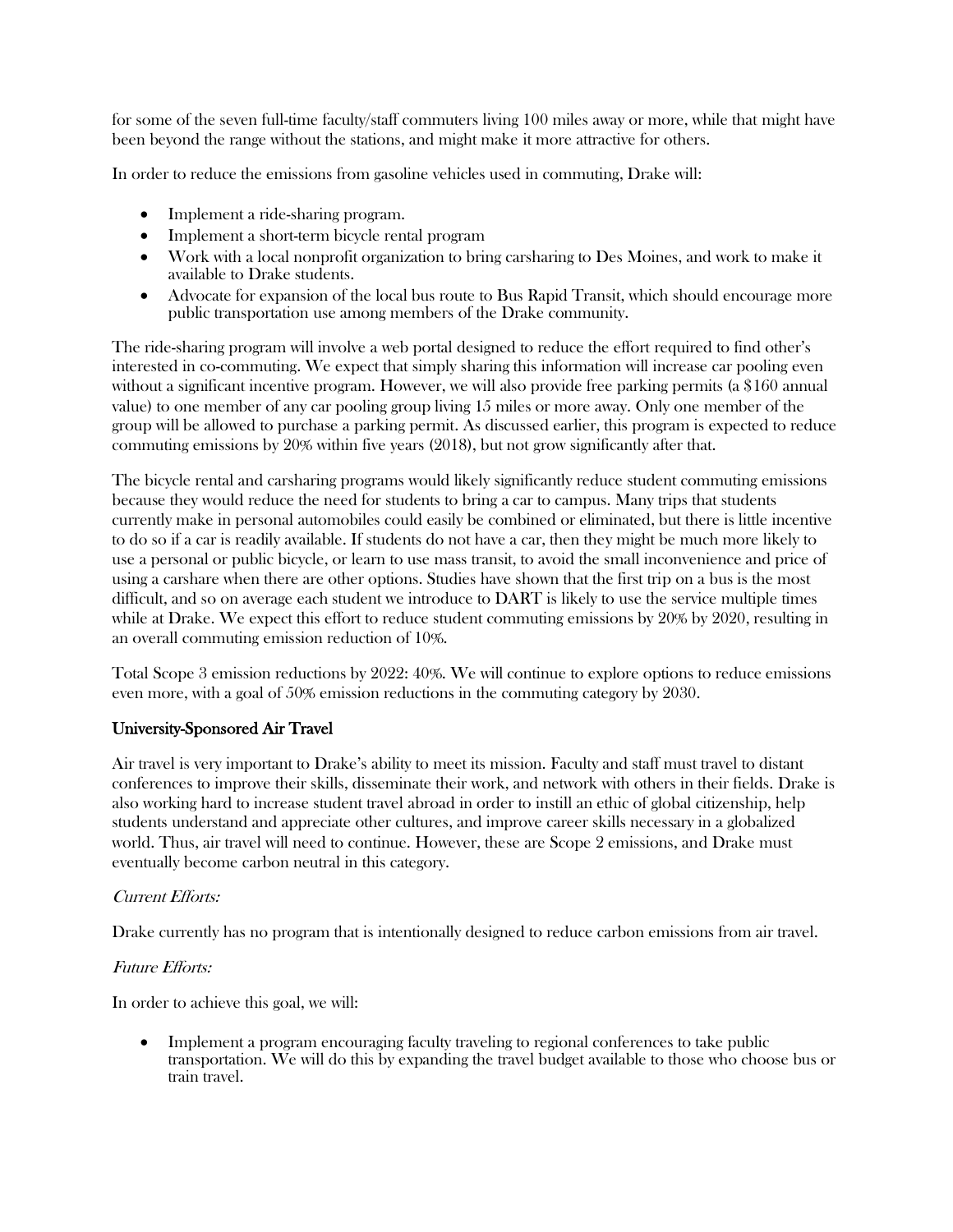- Ask all students and faculty arranging travel through Drake whether they wish to purchase carbon offsets.
- Improve teleconferencing technology so that it is a more viable option. We will also make an effort to better educate faculty on how to use this equipment.
- Require the purchasing of carbon offsets for travel after 2025, subject to cost.

Currently, Drake faculty and staff have a limited budget to travel to conferences. Often that means that Drake employees must pay for some expenses out of pocket. However, if we allow employees to go over this budget by up to the amount of the mass transit ticket, this could save employees between \$20 (for a bus to Chicago, for example) and \$200 (for a train to more distant venues). Without a nearby Amtrak station (the closest one is in Ottumwa, 85 miles away), the train travel is unlikely except under rare circumstances. There is the possibility that a proposed high-speed rail line will change that situation, but that is speculative and currently unlikely. We therefore expect most of those participating in the program to use bus transit to regional events. This program could save up to 5% of travel emissions by 2018, and significantly more if high-speed rail is implemented.

With carbon offsets currently available for under \$10 per trip, we expect that making them readily available will lead to a significant number of individuals purchasing them voluntarily. After an effort publicizing offsets, we expect a quarter of all trips to include voluntary offsets by 2018.

We expect improved telecommunication abilities to reduce travel by another 5% by 2018, especially in situations where delegations currently must travel to meet with foreign partners. The money saved by reducing airline travel will be sufficient to fund this part of the program.

Thus, we expect to reduce airline emissions 35% by 2018. Net emissions in this category will be reduced to zero by 2025, when offsets are purchased.

#### Drake Vehicle Fleet

University-owned vehicles and equipment are responsible for 9% of travel-related emissions. These are Scope 1 emissions, and must be reduced to zero.

#### Current Efforts:

Drake currently considers vehicle mileage when making vehicle purchasing decisions, though it is only one of a number of decision variables.

#### Future Efforts:

By the summer of 2014, Drake will complete a feasibility study on the construction of a biofuel facility to be run off of waste food oils and other sources. These have proven viable at other institutions, and will allow some of our equipment to move toward net zero emissions even without being replaced.

Drake will institute an explicit policy of purchasing vehicles with the best feasible technology, though price considerations will continue to be important. As technology improves, benefits from this program will increase. By 2025, we will shift to an all-electric policy for new purchases, such that by 2030 all Drake vehicles will be either electric or run off of biodiesel.

Drake currently owns a small fleet of gasoline-powered golf carts. As these carts reach the end of their useful life, they will be replaced only with electric (or other low emission) carts.

The conversion to a fleet that includes significant electric vehicles will reduce emissions immediately because these vehicles are more efficient than fossil-powered vehicles. MidAmerican Energy is also in the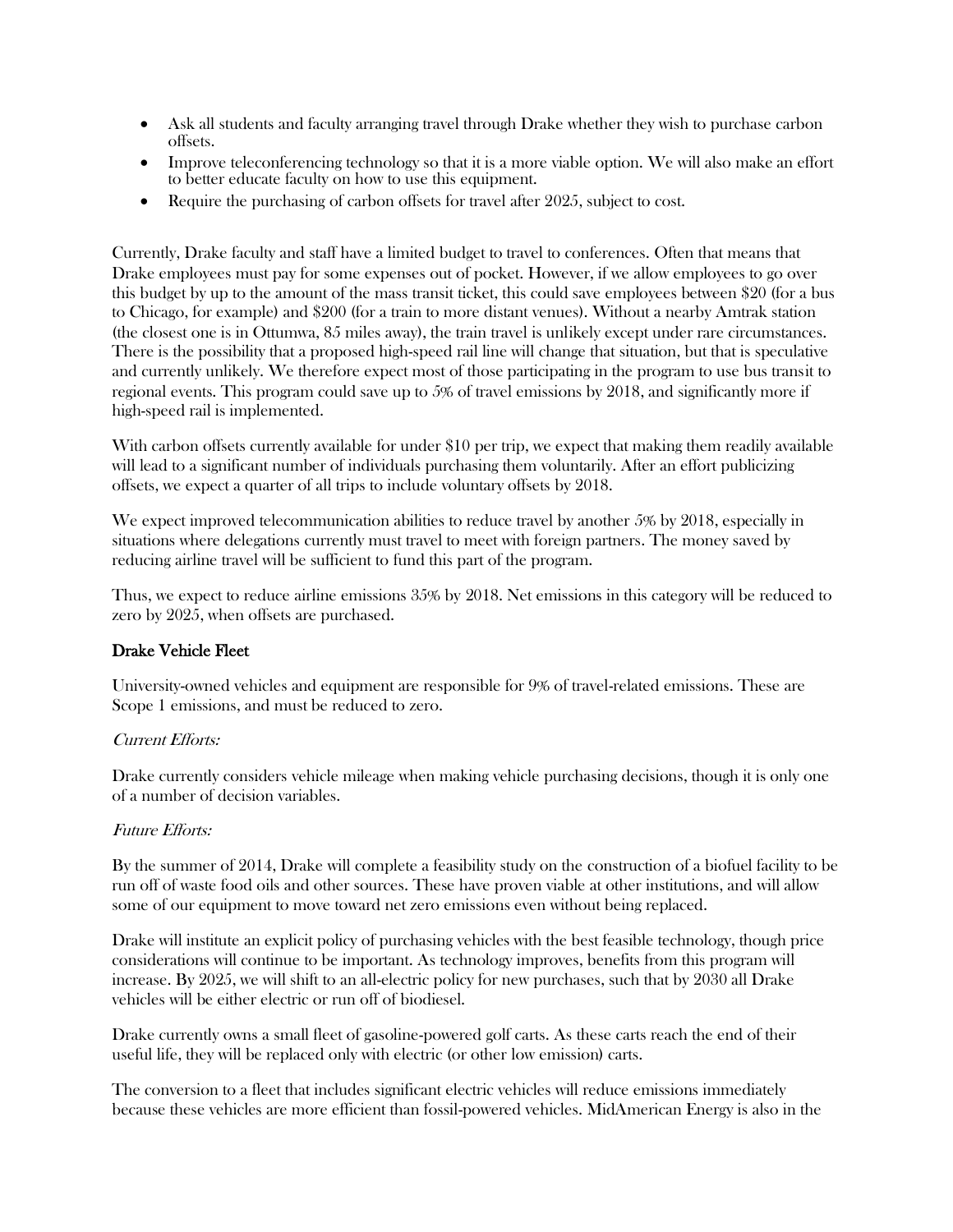process of converting away from coal-fired power plants, further reducing the impact of electric generation. More importantly, these will provide a very important load-balancing function, where excess electricity can be used to charge vehicle batteries. This will reduce the cost of the installation of alternative energy sources, either for a centralized producer like MidAmerican or for Drake if is able to purchase a significant solar array producing variable power.

With these efforts, we expect to reduce our fleet and equipment emissions steadily until they reach net zero in 2035.

# Food Service

Daily meal service for Drake students was responsible for 7290 tonnes CO<sub>2</sub>e in 2007. Although Drake University is not directly responsible for food service, we work closely with Sodexo to produce as environmentally sensitive a product as possible.

# Current Efforts

- In 2013, Drake began a composting program for food waste.
- Drake dining facilities are tray-less as a way of reducing washing waste.
- Sodexo's Quad Creek Café offers eco-packaging for single use service.
- All facilities promote the use of reusable containers.
- Sodexo purchases local fruits and produce when local producers are able to meet company regulations.
- Drake hosts an annual farmer's market on campus, and helps to support a weekly farmer's market just across the street from campus.

# Future Efforts

- In the fall of 2013, Drake will cease selling bottled water on campus (except at sporting events). The university has installed water filling stations for reusable bottles at numerous sites around campus, and will continue to increase the convenience of cold, filtered, Des Moines city water.
- We will continue to investigate efforts to increase the availability of local foods on campus.
- Through education campaigns, we hope to help empower students to make more sustainable food and packaging choices.

# Education

Drake University's commitment to achieving carbon neutrality hinges upon the education of its students, faculty, staff, administrators, trustees, and the larger Drake community in the key principles and values associated with sustainability. These include, but are not limited to:

- Systems thinking
- Interdisciplinary study
- Ecological literacy
- Environmental stewardship
- Sustainable economics
- Innovation and creativity
- Academic Inquiry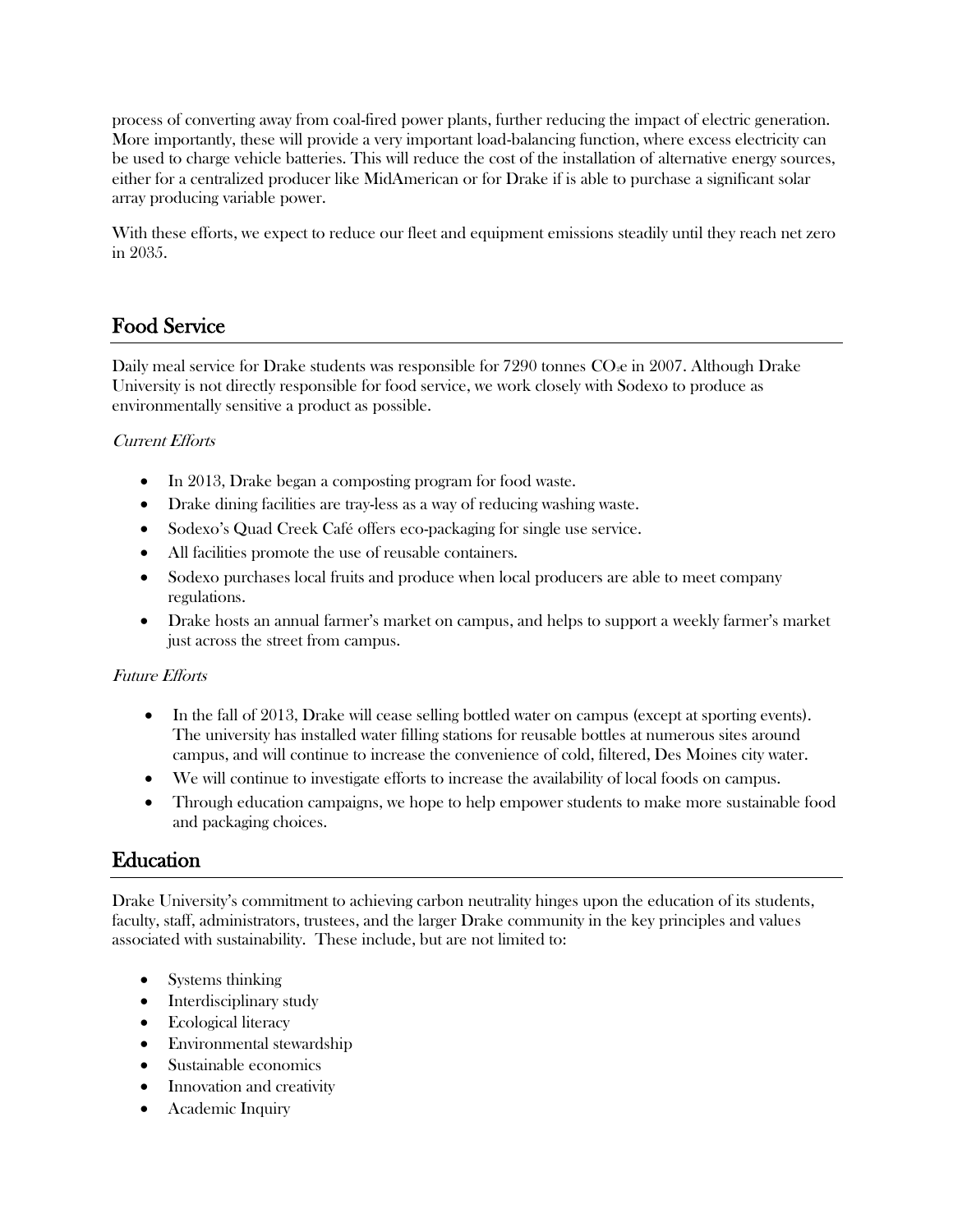- Multiple perspectives
- Cultural and Biological Diversity
- Cultural preservation and transformation.
- Developing a sense of place.
- Responsible local and global citizenship

These principles and values are consistent with Drake University's mission, which is to provide an exceptional learning environment that prepares students for meaningful personal lives, professional accomplishments, and responsible global citizenship.

In order to achieve carbon neutrality, Drake University has developed the following sustainability education goals:

#### Drake University Sustainability Education Goals

I. To advance innovative educational research methodologies and pedagogies in environmental and sustainability education.

II. To educate for an ecologically literate citizenry and to advance civic engagement in solving sustainability issues.

III. To provide professional development for faculty, staff, administrators, and trustees in environmental and sustainability education.

IV. To provide opportunities for faculty, administrators, staff, and students from across the campus to engage in scholarly activity, teaching, and service related to sustainability.

# Undergraduate Level

Drake offers a large number of courses that are consistent with the Sustainability Education Goals (SEG).

# Classes Offered by Drake University

At the undergraduate level, these courses currently include:

BIO 92: Introduction to Ethnobotany BIO 98: Introduction to Primatology BIO 108: Emerging Infectious Diseases BIO 110: Iowa Natural History BIO 115: Aquatic Biology BIO 117: Ecology BIO 120: Ecosystem Ecology BIO 130: Ornithology BIO 152: Field Botany BIO 167: Population and Community Ecology BIO 168: Limnology ECON 109: Public Economics ECON 175: Developing Economies ENSP 15: Introduction to Environmental Science ENSP 22: Meteorology: The Science of Weather ENSP 27: Environmental Hazards ENSP 35: One Earth: Global Environmental Science ENSP 41: Principles of Geology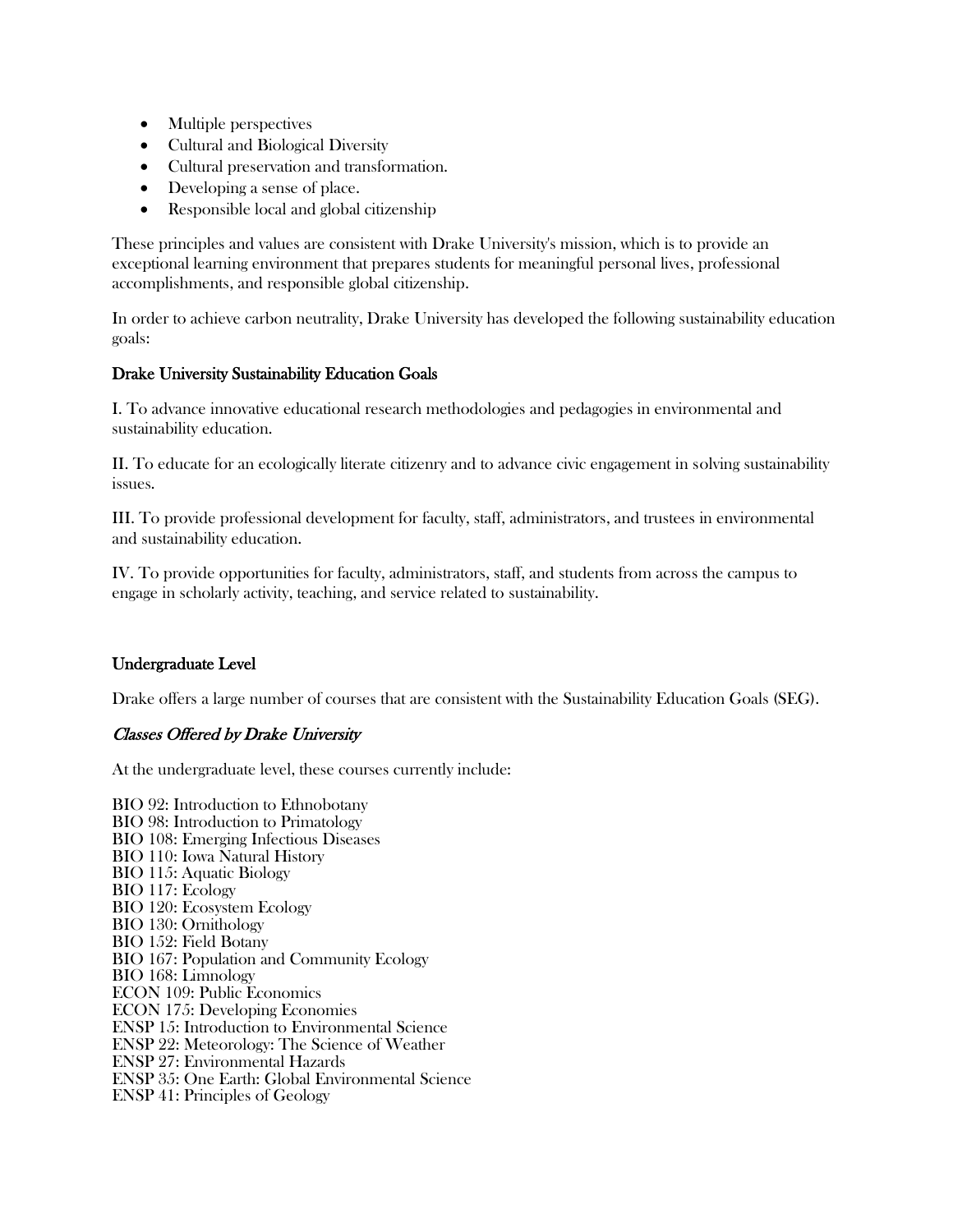ENSP 50: Sustainable International Development ENSP 51: Energy and the Environment ENSP 55: Tropical Ecology ENSP 61: Environmental Sociology ENSP 65: Geographic Information Systems ENSP 71: Environmental Movements ENSP 101: Restoration Ecology Practicum ENSP 103: Foundations of Natural History and Environmentalism ENSP 105: Principles of Environmental Geology ENSP 107: Civic Environmentalism/Smart Growth ENSP 110: National Environmental Policy Seminar ENSP 111: International Environmental Seminar ENSP 125: Conservation Biology ENSP 127: Primate Conservation ENSP 135: Global Climate Change, Science and Policy ENSP 153: Ecological Economics ENSP 154: Environmental Decision Making ENSP 156: Environmental Politics and Policy ENSP 157: Environmental Justice ENSP 165: Applications of Geographic Information Systems ENSP 168: Dynamic Environmental Modeling ENSP 191: Environmental Science and Policy Practicum HIST 67: Sustainable Development in Africa HIST 186: History of the Environment HIST 188: Urban Environmental History LPS 146: Urbanization and Social Justice PHIL 79: Ethics in a Globalizing World PHIL 124: Health and Social Justice POLS 123: Grassroots Globalism SCSG 2: Human Geography SCSG 3: World Regional Geography SCSS 72: Global Social Change SCSS 145: Food and Society SCSS 173: Global Citizenship

There are also numerous First Year Seminars and Special Topics courses in various departments that are focused on sustainability issues.

#### Environmental Science and Policy

Drake has two majors (Environmental Science and Environmental Policy) focused upon SEG II, both housed within the undergraduate Environmental Science and Policy Program. Both majors are designed to give students the background required to think critically about scientific, social, and economic effects of individual and public choices. The ENSP Program has about 60 students majoring in the field.

ENSP currently has three tenured and tenure-track faculty members teaching courses in a wide range of areas, as well as professors in other departments teaching courses that are cross-listed with ENSP. In the last five years, Drake has created new tenure-track positions for a geologist, environmental historian, environmental sociologist, and ethnobotanist.

#### Engaged Citizenship

All undergraduate students at Drake are required to take a course focused on "engaged citizenship." Most students take this course during their sophomore year's "engaged citizen experience." This experience is designed around a theme, and each year the theme changes. In 2013, the theme was "Sustainability,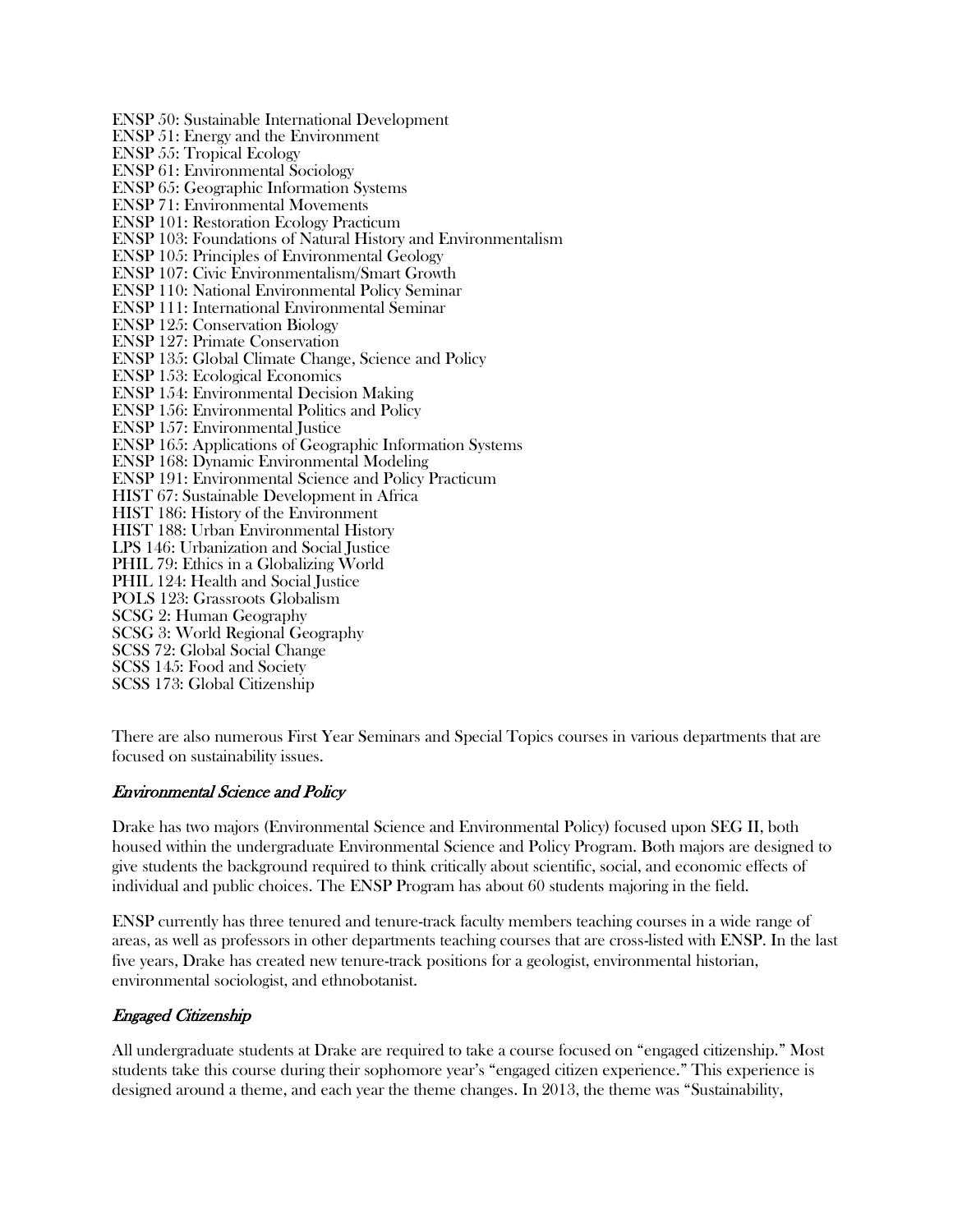Climate Change, and the New Green Revolution." Seminars, film viewings, and other events have all been organized around this theme, and numerous "special topics" courses were developed to address the theme.

#### Graduate Level

College of Business and Public Administration offers a class titled "Corporate Governance for Sustainable Development" which serves the purpose of increasing awareness about sustainability among current and future managers of the business world. The course description is as follows:

The class presents an in-depth examination of the issues related to corporate governance in an ethical society. General theories of governance provide a foundation for an examination of the role governance decisions play in promoting the long-run **sustainability** of the community in which the firm operates. Global comparative analysis will help identify best practices in internal and external governance mechanisms.

This course is offered at the graduate level and all of the Master of Business Administration and the Master of Financial Management students are required to take it as one of the core courses of their respective programs. The course objectives and outcomes include understanding the importance of sustainability in today's business world.

Drake University Law School also offers a class in sustainability. The description of that class is as follows:

This course is an excellent and unique opportunity to make a positive impact on your community. You will be introduced to a diverse, emerging, and innovative area of the law, as well as creative practitioners and public officials working in this area. The course is designed to operate similar to a small firm focusing on issues relevant to sustainability. We have a real client, The Greater Des Moines Partnership, who has asked for our help. Through our representation of the client, we will explore the concept and practice of sustainability and its integration of economic, environmental, and social considerations. Students will draft actual proposals to advance issues relevant to sustainability and receive feedback from public and private sector officials, including the Des Moines City Council.

#### Research at Drake

Currently, there are seven professors at Drake working on sustainability-related research:

Michael Haedicke; Environmental Sociology David Courard-Hauri; Ecological Economics Todd Hodgkinson; Sustainability Education Amahia Mallea; Environmental History Nancy Ross; Ethnobotany Thomas Rosburg; Prairie Restoration Keith Summerville; Entomological Ecology Kathryn Szramek; Hydrology

Through the ENSP Program, Agricultural Law Center, and other programs, Drake endeavors to engage in an organized, sustainability-related research program that allows undergraduate and graduate students to learn important research skills as well as contribute to our understanding of the interactions between humans and the natural world.

#### Sustainability Related Activities on Drake University's Campus

The sustainability committee also requested information from the Meeting Services & Sodexho regarding the sustainability related activities that took place on Drake University's campus over the past three years.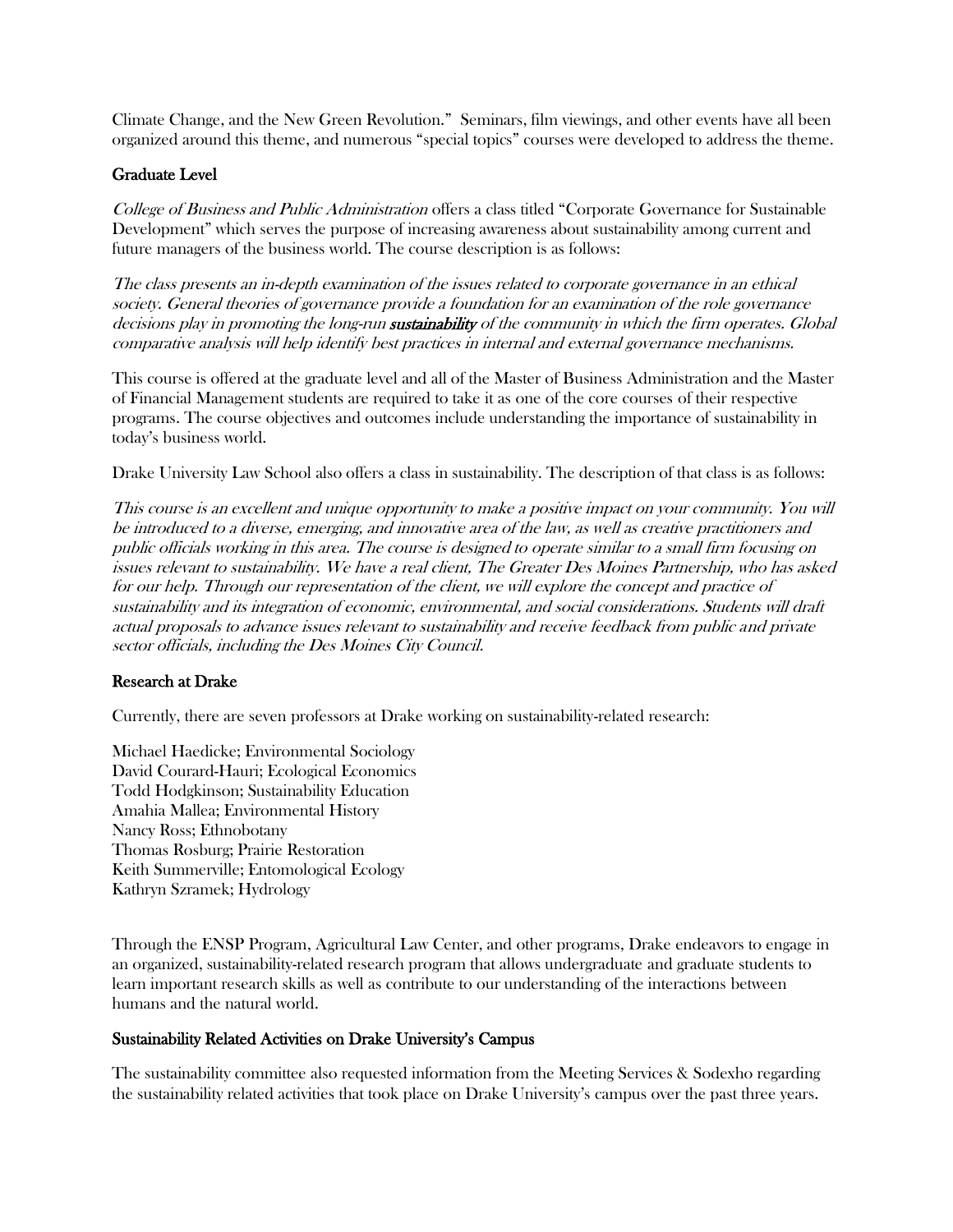Based on the information provided, on February 28, 2010, there was a five hour seminar about sustainability and on September 19, 2010 and October 9, 2011 and October 14, 2012 there were three different sustainability related organizations that held events at different on-campus locations.

Recently, Drake University Engaged Citizen Center hosted a conference titled "Sustainability in Urban Environments" on February 15, 2013, as part of the engaged citizen experience (see "Undergraduate Level" discussion). The conference was designed to attract both students and community members, and brought in national-caliber speakers from Detroit, Cleveland, and Washington, DC. On April 3, 2013, we hosted James Balog, founder of the Extreme Ice Survey, and photographer of *Chasing Ice*.

The campus communities are very interested in these topics and these types of activities are useful for increasing the awareness about environment sustainability.

#### Goals

Drake has been quite successful in its efforts to provide a strong sustainability-related curriculum, and so our goals under education are not as ambitious as our goals elsewhere. However, we would like to continue to develop new opportunities for students in this area, and success will be measured in terms of growth in student interest.

Drake is working to improve its ability to train sustainability professionals and educators. With the construction of a new community garden learning center, we will expand Drake's environmental education efforts to K-12 students in partnership with the Boys and Girls Club of Central Iowa. Drake seniors are currently designing a curriculum for use in the garden that addresses Iowa's core science learning objectives through sustainability education. Moreover, this facility will improve the ability of our School of Education to prepare new teachers to provide sustainability-related coursework.

We also hope to use the President's Climate Commitment to improve our students' ability to think quantitatively about carbon emissions by having students in our ENSP 35 class calculate the carbon footprint.